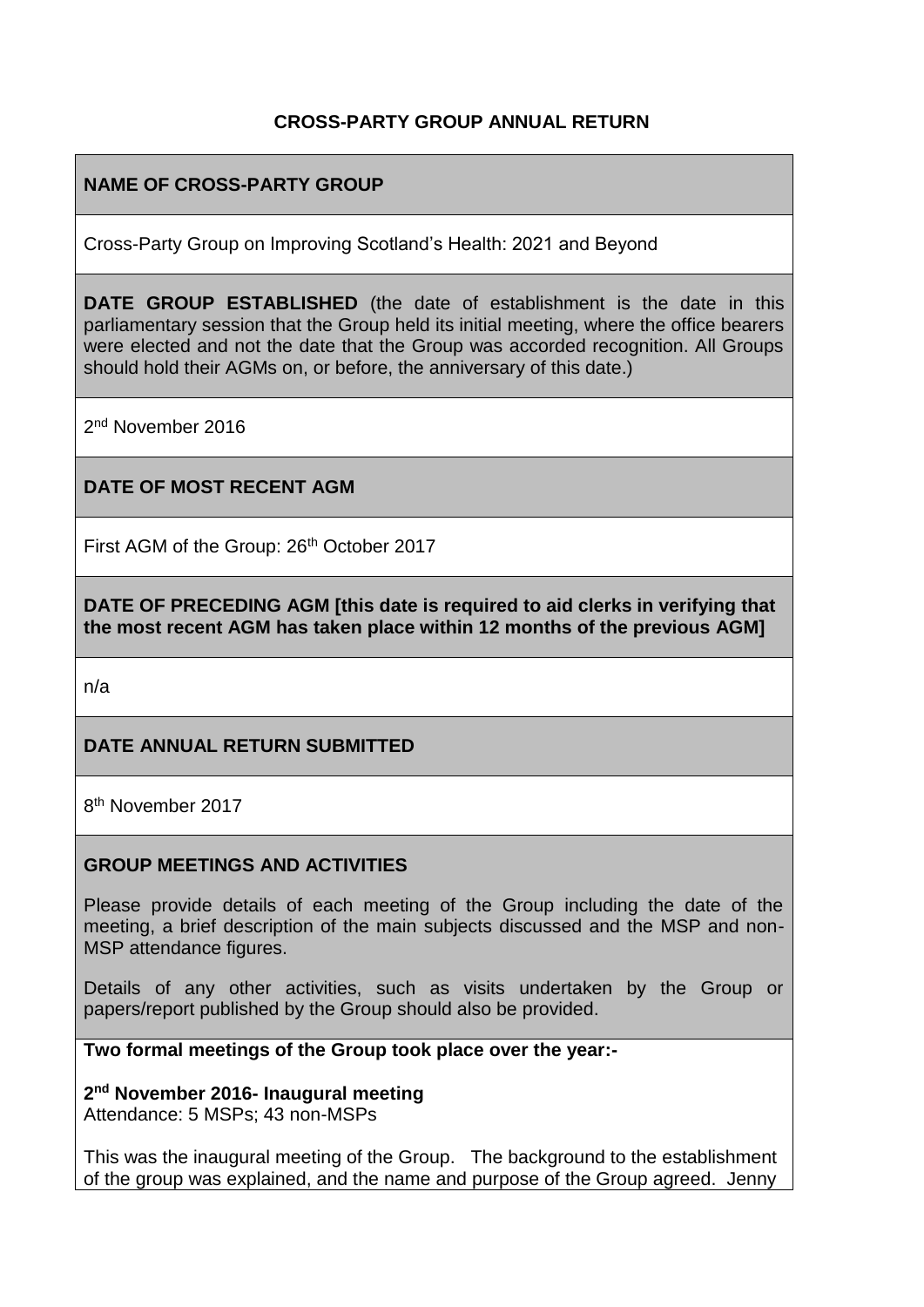Marra MSP and Kenneth Gibson MSP were approved as co-Conveners, with ASH Scotland and Alcohol Focus Scotland as joint Secretariat. Cross party support for the Group was confirmed.

The proposed terms of non-MSP membership were discussed, and it was agreed that the Group would apply Article 5.3 of the Framework Convention on Tobacco Control (FCTC) and exclude tobacco companies and vested interests from membership. The Secretariat should produce a paper on possible wider membership restrictions for those with direct commercial interests.

#### **25th January 2017**

Attendance: 3 MSPs; 44 non-MSPs; 2 invited guests

The co-Convener confirmed that the Group had received official registration status, from the Parliament Standards Committee, on 12<sup>th</sup> January 2017. The minutes of the meeting of 2<sup>nd</sup> November 2016 were agreed as correct and the action points were reviewed.

Two guest speakers, Professor Graeme Roy from the University of Strathclyde and Professor Jeff Collin from the University of Edinburgh, attended to give presentations on the topic of 'The Economy and Public Health: Understanding the impact of health-harming industries'.

A paper had been circulated regarding the membership of the Group and conflict of interest. The terms of non-MSP membership were agreed. It was agreed commercial companies and their vested interests should be excluded from membership of the Group.

The meeting schedule and topics for 2017 were discussed.

**To note:** A meeting of the Group had been arranged for 24<sup>th</sup> May 2017, but was cancelled at short notice due to security measures put in place at the Scottish Parliament. A presentation and informal discussion meeting, with guest speaker, took place instead at ASH Scotland's offices. Two MSP members, Maree Todd MSP and Ivan McKee MSP, attended along with 28 Group members.

## **MSP MEMBERS OF THE GROUP**

Please provide names and party designation of all MSP members of the Group.

Jenny Marra MSP - Labour Kenneth Gibson MSP – Scottish National Party Miles Briggs MSP - Scottish Conservative and Unionist Party Alex Cole-Hamilton MSP – Scottish Liberal Democrats Alison Johnstone MSP – Scottish Green Party Ivan McKee MSP – Scottish National Party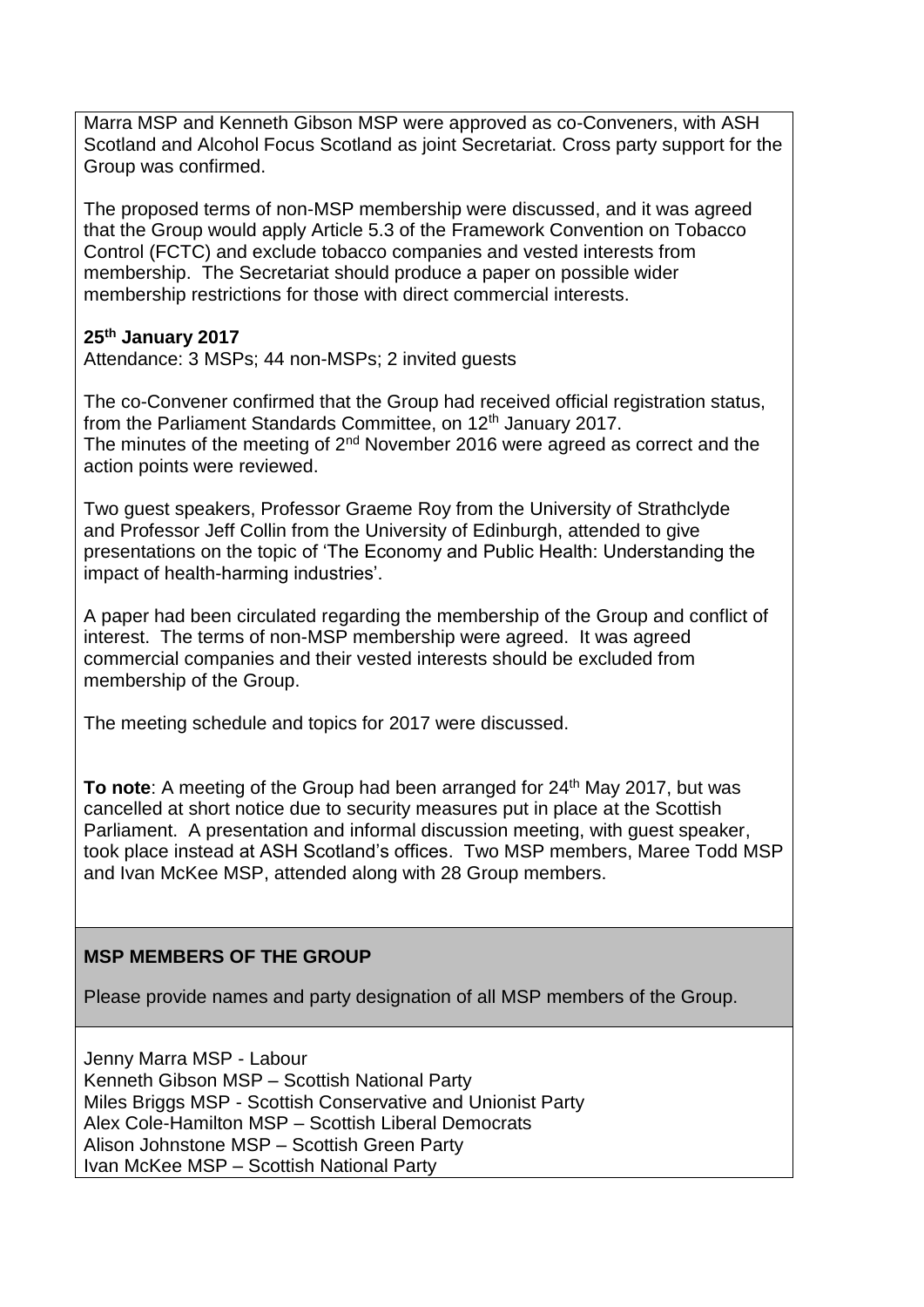Willie Rennie MSP – Scottish Liberal Democrats Anas Sarwar MSP – Scottish Labour Brian Whittle MSP – Scottish Conservative and Unionist Party

#### **NON-MSP MEMBERS OF THE GROUP**

For organisational members please provide only the name of the organisation, it is not necessary to provide the name(s) of individuals who may represent the organisation at meetings of the Group.

| Individuals   | <b>Kenneth Anderson</b><br>lain Broom<br><b>Simon Capewell</b><br>Laurence Gruer<br><b>Peter Rice</b><br>Alan Rodger<br>Jonathan Sher                                                                                                                                                                                                                                                                                                                                                                                                                                                                                                                                                                                                                                                                                                                                                                                                                                                                                                                                                                                        |
|---------------|------------------------------------------------------------------------------------------------------------------------------------------------------------------------------------------------------------------------------------------------------------------------------------------------------------------------------------------------------------------------------------------------------------------------------------------------------------------------------------------------------------------------------------------------------------------------------------------------------------------------------------------------------------------------------------------------------------------------------------------------------------------------------------------------------------------------------------------------------------------------------------------------------------------------------------------------------------------------------------------------------------------------------------------------------------------------------------------------------------------------------|
| Organisations | Alcohol Focus Scotland – secretary<br><b>ASH Scotland – secretary</b><br><b>Action for Sick Children Scotland</b><br>Addaction<br><b>British Heart Foundation Scotland</b><br><b>Big Lottery Fund Scotland</b><br><b>British Lung Foundation Scotland and NI</b><br><b>British Medical Association Scotland</b><br><b>Cancer Research UK</b><br>Centre for Global Development, University of Aberdeen<br>Changeworks<br><b>Children in Scotland</b><br><b>Church of Scotland</b><br><b>COPE Scotland</b><br>Crew 2000 (Scotland)<br>Faculty of Public Health in Scotland<br><b>Families Outside</b><br>Fife Alcohol and Drug Partnership<br><b>Food Standards Scotland</b><br><b>Glasgow Caledonian University</b><br>Glasgow City Health and Social Care Partnership (NHS)<br>Glasgow Council on Alcohol<br>Health Economics Research Unit, University of Aberdeen<br>The Institute of Health and Wellbeing, University of Glasgow<br>Local Licensing Forum, Argyll & Bute Council<br><b>Mental Health Foundation</b><br><b>Mentor Scotland</b><br>MRC/CSO Social and Public Health Sciences Unit, University of<br>Glasgow |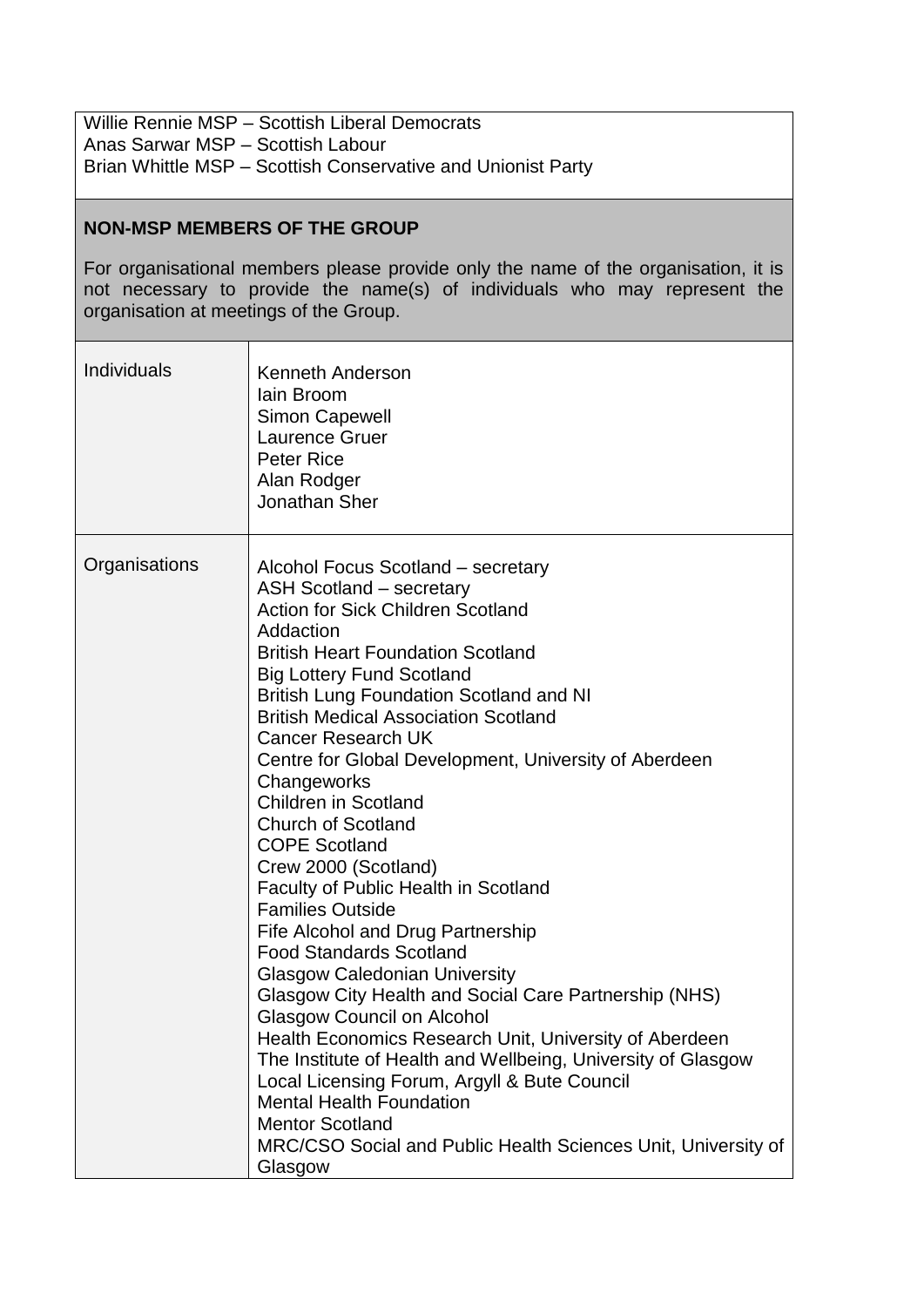| NHS Greater Glasgow and Clyde                       |
|-----------------------------------------------------|
| <b>NHS Health Scotland</b>                          |
| <b>NHS Lothian</b>                                  |
| <b>NHS Tayside</b>                                  |
| <b>Nourish Scotland</b>                             |
| <b>Obesity Action Scotland</b>                      |
| Paths for All                                       |
| Queen's Nursing Institute Scotland                  |
| The Rowett Institute, University of Aberdeen        |
| <b>Royal College of General Practitioners</b>       |
| Royal College of Nursing                            |
| Royal College of Obstetricians and Gynaecologists   |
| Royal College of Paediatrics & Child Health         |
| Royal College of Psychiatrists in Scotland          |
| Royal College of Physicians of Edinburgh            |
| Royal College of Physicians and Surgeons of Glasgow |
| Royal College of Surgeons of Edinburgh              |
| Royal Environmental Health institute of Scotland    |
| <b>Royal Pharmaceutical Society</b>                 |
| <b>ScotCen Social Research</b>                      |
| <b>Scottish Cancer Foundation</b>                   |
| Scottish Drugs Forum                                |
| Scottish Health Action on Alcohol Problems (SHAAP)  |
| Scottish Public Health Network (ScotPHN)            |
| <b>Scottish Recovery Consortium</b>                 |
| Support in Mind Scotland                            |
| University of Aberdeen                              |
| University of Dundee                                |
| University of Edinburgh                             |
| <b>University of Glasgow</b>                        |
| <b>University of Stirling</b>                       |
| <b>Voluntary Health Scotland (VHS)</b>              |
| West Lothian Drug and Alcohol Service               |
| <b>Young Scot</b>                                   |
|                                                     |

## **GROUP OFFICE BEARERS**

Please provide names for all office bearers. The minimum requirement is that two of the office bearers are MSPs and one of these is Convener – beyond this it is a matter for the Group to decide upon the office bearers it wishes to have. It is permissible to have more than one individual elected to each office, for example, coconveners or multiple deputy conveners.

| Convener | Jenny Marra MSP, co-Convener<br>Kenneth Gibson MSP, co-Convener                                                           |
|----------|---------------------------------------------------------------------------------------------------------------------------|
|          | To note: Jenny Marra MSP went on maternity leave early 2017<br>  and Kenneth Gibson MSP agreed to cover until her return) |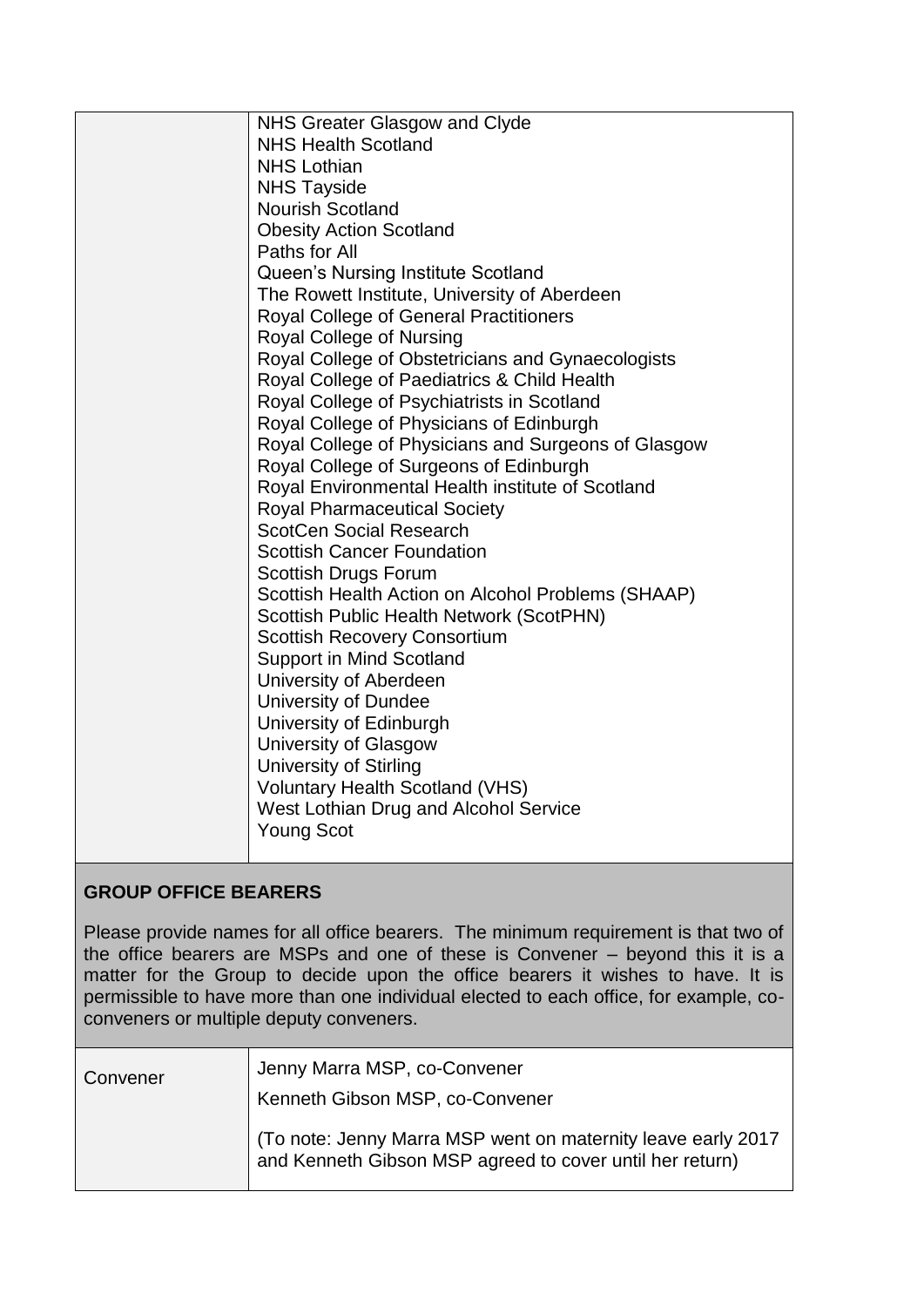| <b>Deputy Convener</b>                                                                                                                                                                                                                                                                                   |                                                            |  |
|----------------------------------------------------------------------------------------------------------------------------------------------------------------------------------------------------------------------------------------------------------------------------------------------------------|------------------------------------------------------------|--|
| Secretary                                                                                                                                                                                                                                                                                                | Joint Secretariat: Alcohol Focus Scotland and ASH Scotland |  |
| Treasurer                                                                                                                                                                                                                                                                                                |                                                            |  |
| <b>FINANCIAL BENEFITS OR OTHER BENEFITS RECEIVED BY THE GROUP</b>                                                                                                                                                                                                                                        |                                                            |  |
| Please provide details of any financial or material benefit(s) received from a single<br>source in a calendar year which has a value, either singly or cumulatively, of more<br>than £500. This includes donations, gifts, hospitality or visits and material assistance<br>such as secretariat support. |                                                            |  |

Details of material support should include the name of the individual providing support, the value of this support over the year, an estimate of the time spent providing this support and the name of the organisation that this individual is employed by / affiliated to in providing this support.

Groups should provide details of the date on which the benefit was received, the value of the benefit and a brief description of the benefit.

| If the Group is not disclosing any financial information please tick the box to confirm |
|-----------------------------------------------------------------------------------------|
| that the Group has considered the support received, but concluded it totalled under     |
| the threshold for disclosure $(E500)$ .                                                 |

Secretariat provided free of charge by Alcohol Focus Scotland and ASH Scotland – estimated cost of £1,884

Refreshments at 2 meetings

2<sup>nd</sup> November 2016 - £108.90 (paid for by ASH Scotland) 25th January 2017 - £96 (paid for by Alcohol Focus Scotland)

## **SUBSCRIPTION CHARGED BY THE GROUP**

Please provide details of the amount charged and the purpose for which the subscription is intended to be used.

n/a

# **CONVENER CONTACT DETAILS**

Name **Kenneth Gibson MSP –co-Convener**